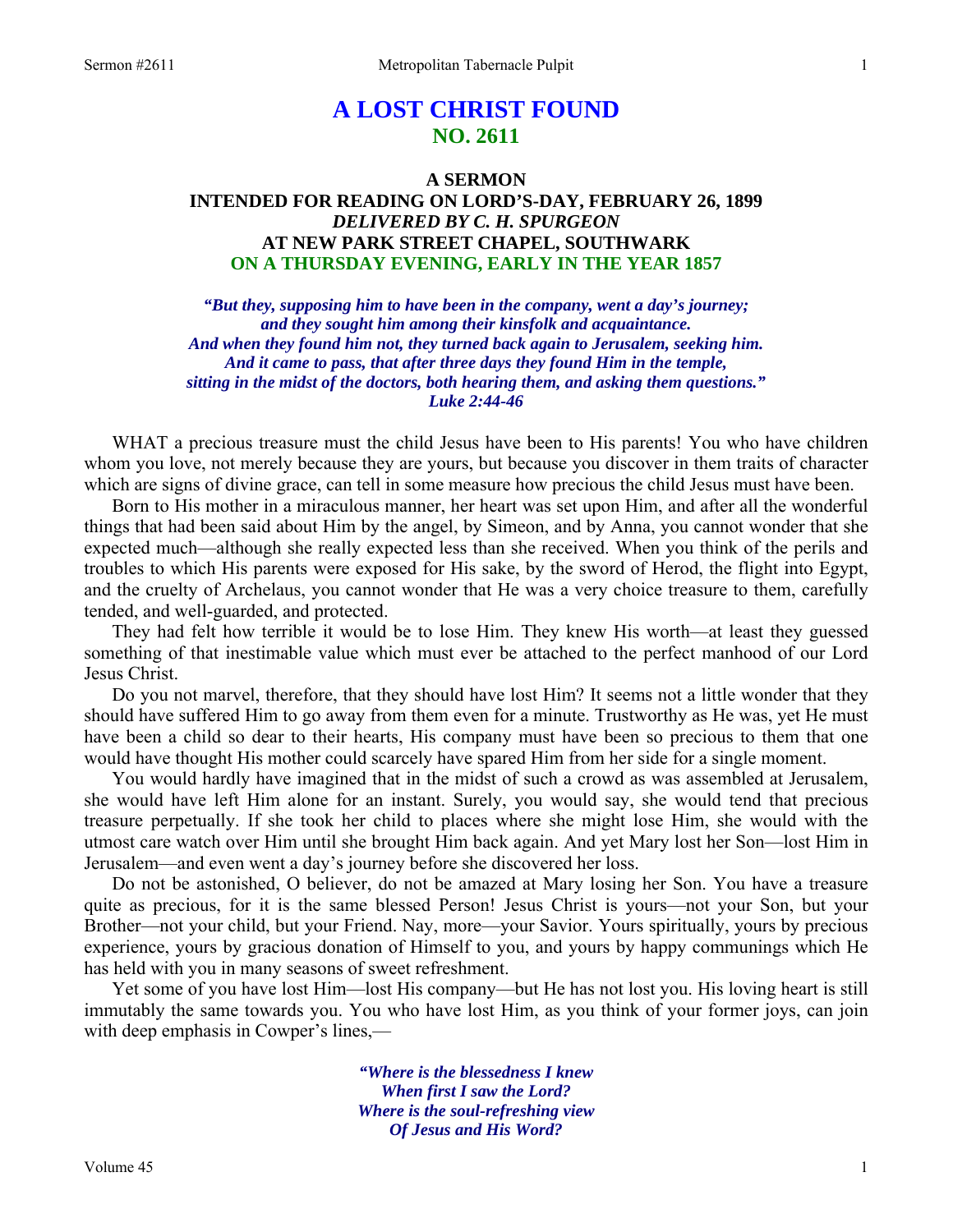*"What peaceful hours I then enjoyed! How sweet their memory still! But now I find an aching void The world can never fill."* 

How is it you have lost Christ? One would have thought you would never have parted from Him. In such a wicked world as this, with Satan ever ready to rob you of Him, with ten thousand enemies trying to take Him away from you—with such a precious Savior, whose presence is so sweet, whose words are so melodious, and whose company is so dear to you—one might have thought you would have watched Him every moment and never suffered Him to stray from you.

 But alas! you have let Him go. Your Jesus has left you and you are seeking Him, and crying, "Oh, that I knew where I might find him!" And possibly, you went many a day's journey before you discovered that you had lost Him. You thought He was still in your soul, when really He had gone from you, and left you for a season, to let you find out your great need of Him, that you might seek Him again with full purpose of heart.

 To you, therefore, I address myself, for I think there is something in this narrative specially suitable for you. There is, first, *the loss of Christ*. Secondly, *the seeking after Christ*. And thirdly, *the finding of Christ.*

**I.** First, I have something to say concerning THE LOSS OF CHRIST.

 And I begin by saying that *souls, very dear and precious to the Redeemer, may yet lose the sensible enjoyment of His presence*. His mother lost Him, His father lost Him. They were very dear to Him and He was very dear to them, yet they lost Him. Many of the Lord's beloved people have lost their Savior. Not lost Him wholly—that can never be—their substance is in them, even when they have lost their leaves.

 The holy seed within them is the substance of their piety, but they have lost His visible presence, and yet they are dear to Him, as when, by faith, with Simeon, they took Him in their arms and kissed Him with the lips of ardent affection. The best of saints sometimes have to endure the hiding of God's countenance and are made to walk through dark paths where they see not the shining of the sun.

 Shall I pause to give you instances? I might find you many such in God's Word. Instead, thereof, let me find them in your own hearts. Who among us, that has long known the Lord, has not had sometimes to mourn the absence of our Savior? Like the dove that has lost its mate, inconsolable until it has returned, we have been sitting alone, and pouring out our moans and groans. We have sung, in plaintive tones,—

> *"Return, O holy Dove, return, Sweet messenger of rest! I hate the sins that made Thee mourn, And drove Thee from my breast."*

 We have cried to Him to come back, but He has hidden His face from us and covered Himself in the thick darkness, nor would He manifest Himself to us.

 The first time that this great trouble surprises a true Christian, he usually draws this conclusion from it—"I am not the Lord's child or else I should always have the smile of His love." It is a wrong conclusion. It is the logic of unbelief, it is a false logic, its conclusion is therefore untrue. A child does not always have its father's smile, though it be a fondly loved one, and is greatly delighted in.

 It is the offspring of its father's heart, very dear to him, sprung from his inmost soul as well as from his loins, yet it does not always have a smile, nor always a sweet word from him. There must be, sometimes, even in Christian families, sharp words from a wise parent's loving lips. It is not, therefore, a fair inference that Christ has left the soul on which He is not smiling.

 Oh! conclude not, you distressed one, you who have lost the evidence of grace and the comforting presence of your Master. Conclude not that He has shut up His heart of compassion when He has seemed to close His eyes of love. "I sleep, but my heart waketh," says He. "I shut My eyes upon you,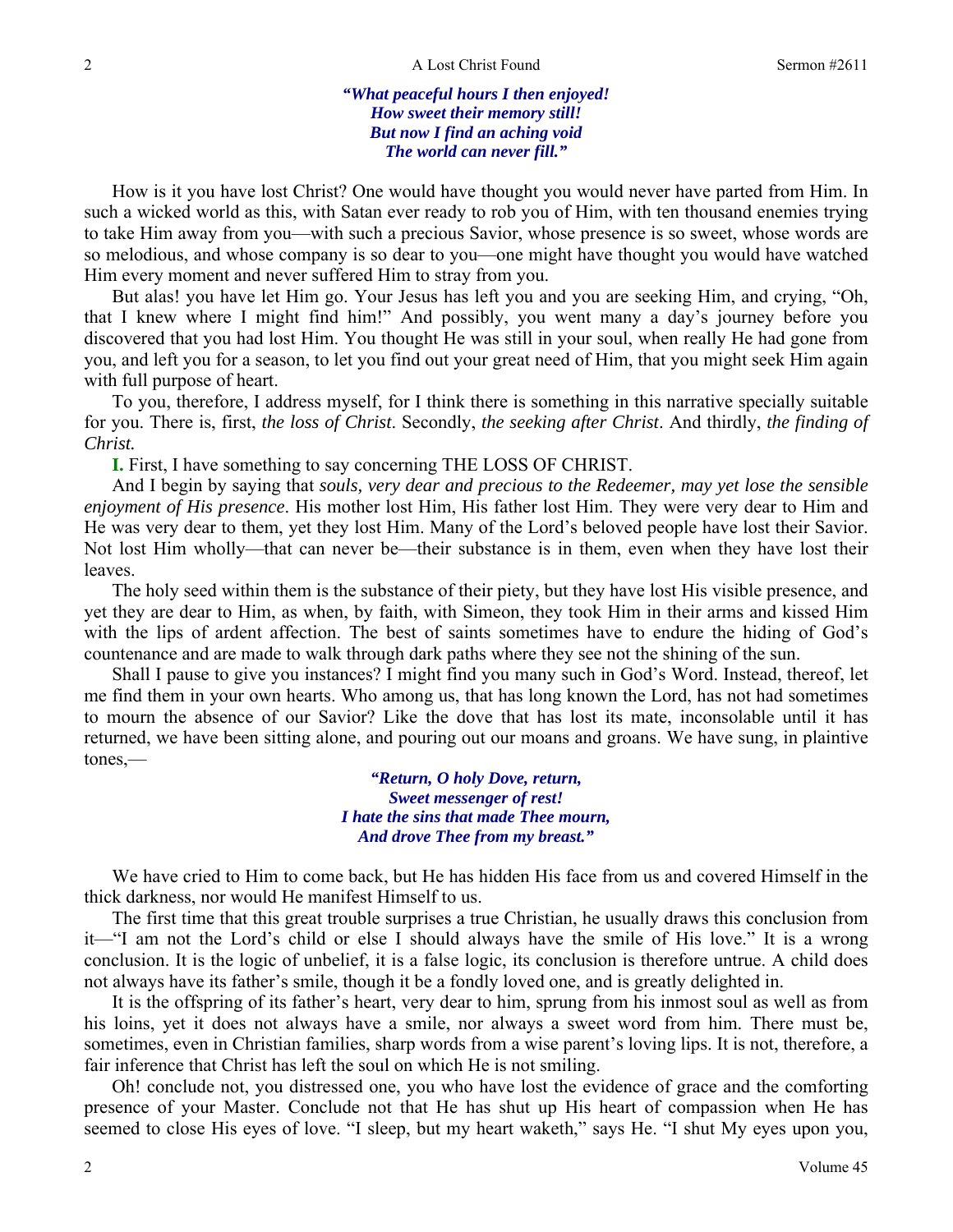#### Sermon #2611 **A** Lost Christ Found 3

but My heart is loving you still. I lift the rod and scourge you, but my heart, in its inmost recesses, has still your name inscribed upon it. I will not leave you, I will not forsake you, I have not cast you away. I have chastened you sorely, but I have not given you over unto death. The clouds have not quenched the sun, you shall yet see the light. I will yet shine upon you and once more will I manifest Myself to you."

 The losing of the conscious realization of Christ's presence, the suspension of communion with Him, is a very disagreeable and a very sad part of Christian experience, but let this be noted—it is often the experience of a true Christian, and some of the very best, and most highly favored of God's children have had to suffer it.

 Now please notice *where the parents of Jesus lost Him*. They lost Him at the feast at Jerusalem and if ever you lose the company of your Master, O Christian, you will most likely lose it at a feast. I never lost my Master's company at a funeral—such a thing is more than possible at a wedding. I have never lost my Savior's presence in the house of mourning, by the bedside of the sick and dying, but I have sometimes felt suspension of fellowship with my Lord when the lute and the viol have been sounding in my ear, and when joy and gladness ruled the hour. Our most happy moments are our most perilous ones.

 It is said that where the most beautiful cacti grow—the most glorious of flowers—there are to be found the most venomous of snakes, and truly, amongst our delights are to be found our dangers. As Cleopatra had an asp introduced to her in a basket of flowers, so have we many an asp brought to us in our joys. Take heed in the time of your joys, believer—you are safer in your season of sorrow.

 Storms afford the safest sailing for a Christian, calms are for him more terrible than whirlwinds. Deep waters know no rocks, shallow waters that gaily ripple are the perils of the sea of our life. Far out upon the ocean, where the horizon has its round ring, and nothing is within sight, the ship is seldom in danger. But near the shore, when the white cliff gladdens the eye of the mariner, there the pilot must look well to his helm.

 In your troubles, God is often specially with you, but He is not always with you in your joys. Job's sons learned that there were dangers in feasts—God's sons may not learn the same lesson in so terrible a manner, but they may learn it in a very grievous way. It would have been better for David to have been sick on his bed than to have been walking on his housetop enjoying the evening breeze.

 And it would be better for you to be cast into the fiery furnace of affliction, where you can be refined, than to be left to lie down in the meads of happiness, where you may have poison poured into your ear by a wily adversary. Beware of your joys! There is more fear of losing Christ at a feast than anywhere else.

 You are a young Christian and you are going out to a party this week—mind what you are at! I will not say to you—Do not go. If you can ask God's blessing in going, go. But I do say to you—Take care, take care. Mind, look sharp! Reef your sails when you get there. Go as fast as you like when you are alone, but mind what you are at when you are in the society of others. Take care, take care, take care, especially in mixed company!

 And ah! I am sorry to have to say—Take care, too, when you are in professedly Christian company, for what fine "Christian company" there is to be seen sometimes, Christians that cannot find amusement enough for themselves, cannot talk about the Lord Jesus, cannot mention His name, cannot find pleasure enough in the things of Scripture, but must turn to other and meaner things to supply them with joy.

 Take heed of all doubtful company—there is little good to be gained in some of your gatherings. If you cannot spend your time in prayer and in seeking what Jesus said and did, you had better be at home. Christ is often lost at a feast. His presence is often withdrawn from us when we get into company. Our Jesus loves seclusion. He will not strive, nor lift up His voice, nor cause it to be heard in the streets.

 He loves to dwell with His people in the privacy of the house. His message is, "Come, my people, enter into thy chambers, and shut thy door about thee." You will not lose your Master there. Have Him with you in your own household, you will not lose Him there. Walk with Him alone and you will not lose Him then. I do not say—Have no feastings.

*"Why should the children of a King*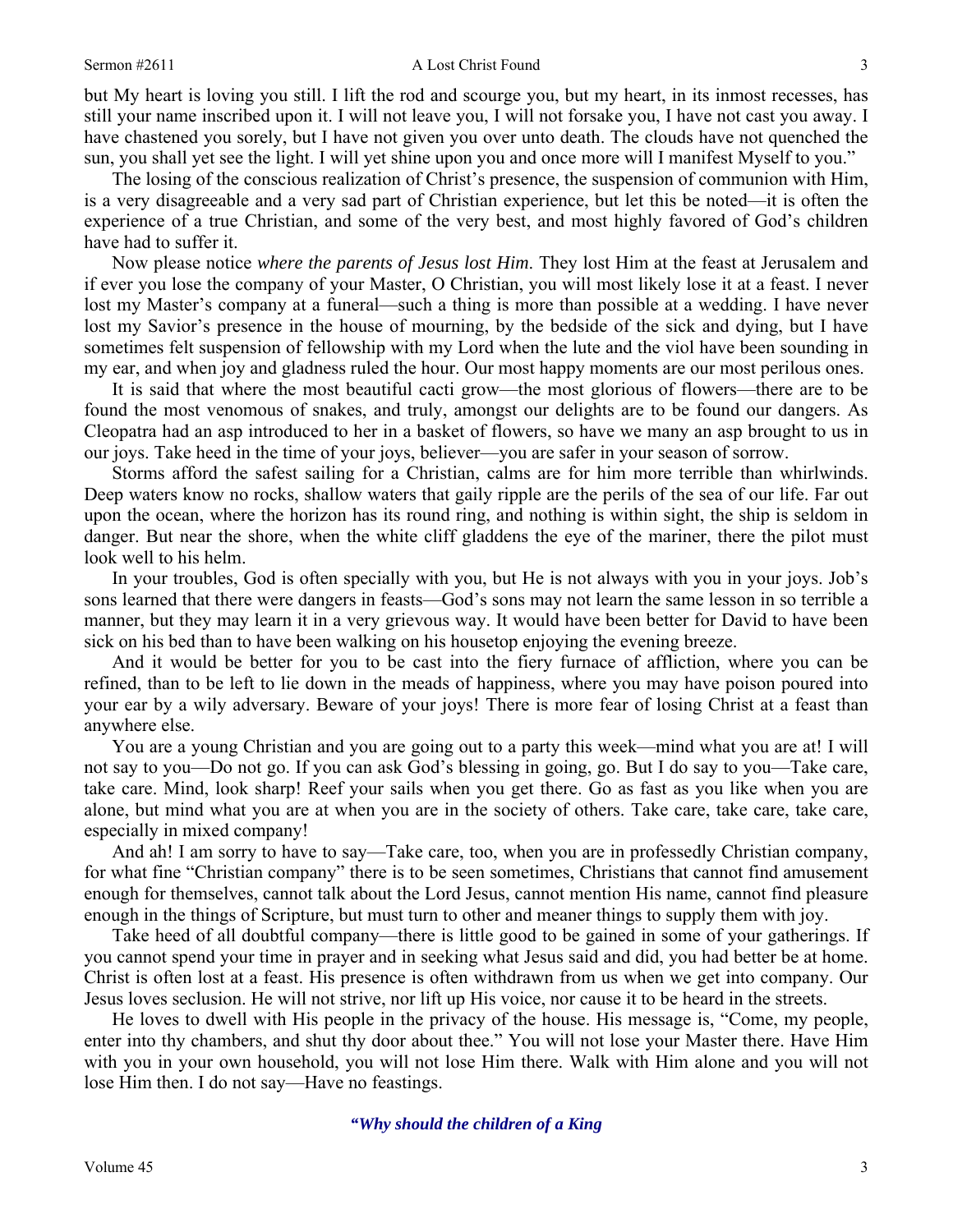#### *Go mourning all their days?"*

I will not say—Have no hours of gladness—you have a right to them. I will not say—Do not meet together—do so, your meeting may be profitable to each of you. But I do say—Take care what you are at. Christ Jesus was lost at a feast by His mother and He may be lost by you unless you are very careful.

 To young persons who are seriously inclined, yet not decided for God, let me solemnly say that evil company is a snare of the devil. Oh, how many have been ruined by it! If Satan can but get you back to your old companions, he thinks it will be all right for him and that he will be sure to have you at last. Nothing will do for a man who has kept evil company but to leave it altogether. You cannot bear much of it—you had better give it up altogether—then you will be entirely safe.

 Or else there will be first one, and then another, enticing you a little way back, and then a little further back, until—who can tell?—all those fair beginnings, as you thought them to be, may end by being blighted and destroyed by the blast of carnal, frothy conversation. The Lord deliver us from losing Jesus at a feast!

 Observe, also, that Mary and Joseph lost Jesus for three days, from which I learn that *it is possible for a believer to lose the company of his Master for a long time, and yet find Him again after all*. They did find Him after the three days and you, too, poor mourning believer, will find God your Savior again.

 There is a poor doubter yonder. He is sick at heart, for he has lost his Lord and he cannot find Him. Oh, how he has groaned and poured out his heart before God, but still no answer has come to his cry. He concludes, therefore, that he must perish! Nay, poor desponding one, the parents of Jesus found Him the third day, so do you seek Him once more.

 His absence is but temporary. It may be long, but the longest hiding of His face shall have an end. O poor, timid child, cry not at the eclipse—though it may last an hour, the sun's light is not quenched! O you poor Little-faith, you may well sigh, but do not despair! If Jesus has left you for a while, He will yet return to you.

 You shall again behold His face, again bask in the sunshine of His love, and know that He is yours and that you are His. If you have lost Him for months—ay, even for years, I had almost said, yet shall you find Him again. With your whole heart seek Him and He will be found of you—only give yourself up thoroughly to the search for Him and verily He will not leave you entirely, but you shall yet discover Him to your joy and gladness, and shall again be feasted with marrow and fatness.

 Three days was the child Jesus lost, but yet He was found again by Joseph and Mary! So Christ may be for a long time absent and yet may the poor saint find comfort in Him once more.

**II.** Now I come to notice THE SEEKING AFTER CHRIST.

 The father and mother of Jesus sought Him and those who have lost Christ's presence will do well to imitate their example.

 Note, first, that *they sought Him very judiciously*, by which I mean that they sought Him in the right places. They went back to Jerusalem and sought for Him. It was at Jerusalem they lost Him, so it was at Jerusalem that they might naturally expect to find Him.

 Tell me where you lost the company of Christ and I will tell you the most likely place for you to find Him again. Did you lose the company of Christ by forgetting prayer and becoming slack in your devotion? Have you lost Christ in the closet? Then you will find Him there. Did you lose Christ through some sin? Then you will find Him in no other way but by the giving up of the sin and seeking by the Holy Spirit to mortify the member in which the lust does dwell. Did you lose Christ by neglecting the Scriptures? Then you must find Christ in the Scriptures.

 Where you lost Him—you will find Him. It is a true saying, "Look for a thing where you dropped it, it is there." So look for Christ where you lost Him, for He has not gone away. It is hard work to go back for Christ. John Bunyan tells us that the pilgrim found the piece of the road back to the arbor of ease that journey back that he had to travel to find his roll under the settle—the hardest piece he had to go. Twenty miles on the road is easier to go than one mile back for the lost evidence. Take care, then, when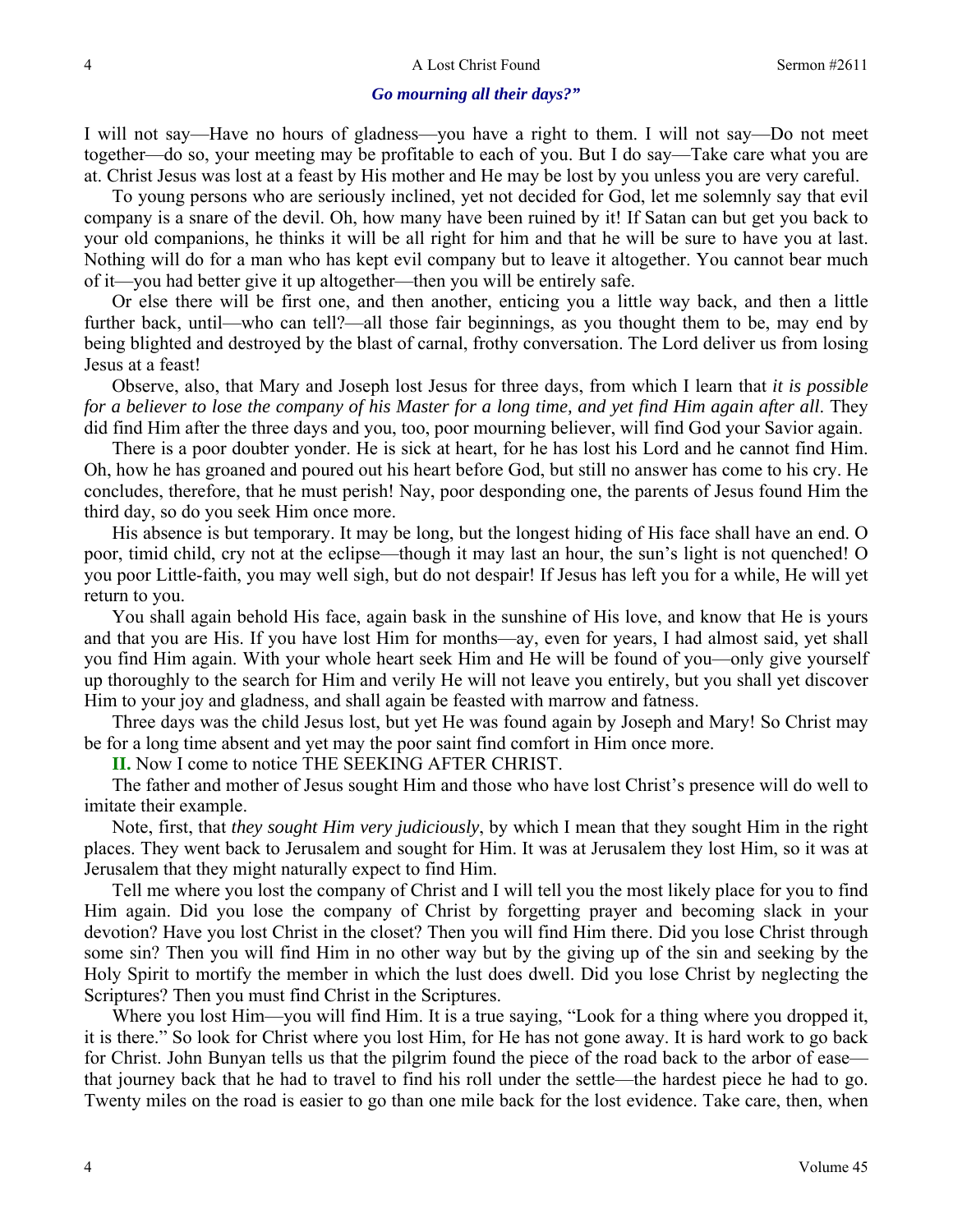#### Sermon #2611 **A** Lost Christ Found 5

you find your Master, to cling more closely to Him. But if you have lost Him, go back and seek Him where you lost Him.

 And note, too, that *they sought Him among His kinsfolk and acquaintance*s, and that is the right place for us also to find Him. If I am in distress of soul, where can I get relief? I saw a great placard as I came along just now, recommending persons who have the heartache to go to Charles Matthews to get it cured—I suppose, by seeing a play. Ah! they will go a long while, if it is real heartache, before they will get it taken away there. The theater is the place where they get the heartache, not where they lose it.

 People don't lose diseases, generally, where they catch them. If you catch a fever anywhere, I would not advise you to go to the same house to get rid of it. If you have the heartache through indulging in some sin, it is not by deeper draughts of sin that you can cure it. Drinking may stupefy and intoxicate you for a while, and make you forget it, but it is a bad thing to use intoxicating liquor instead of the real remedy.

 O you that have the heartache, you that have broken hearts, you that have troubles rolling over your heads—where can you expect to find Christ? Why, amongst His kinsfolk and acquaintance! Do not go to the giddy haunts of vice and sin—go not where there is revelry and mirth, but go where the disciples of Jesus are wont to meet.

 Talk with His people, converse with those who have the most knowledge of His love and of His power to save. It is most likely that you will find your Savior amongst His kinsfolk and acquaintance, but go not to the world to look for Him. Seek pearls where they lie deep down in the sea, but seek them not where such treasures never were discovered. Otherwise, you will go on a fool's errand in verity and truth.

 Mark, again, that while they sought Jesus judiciously, *they sought Him continuously*. They did not look for Him just one day and then give up the search, but they kept on looking until they found Him. So, Christian, if you have lost the precious joy of communion with your Lord, keep on seeking it and do not stop your prayers until you have recovered it. Be not content with one dive into the depths after this pearl, but dive again and again, with untiring perseverance, until you discover it.

 And yet again, we are told that *they sought Him sorrowfully*. Mary said to Jesus, "Thy father and I have sought thee sorrowing." I know this, no true believer will ever lose the company of His Lord without sorrowing over his loss. It would be impossible. I have heard some of you say that you have not had fellowship with Christ lately, but if you make that confession with a smile on your face, I have grave doubts about your piety.

 True Christians think it their greatest grief to lose their Master's presence and they do not talk of it lightly. It is their misery that they have not the Prince of mercy with them. They want His company perpetually, and if it is withdrawn even for an instant, they feel that the light of the sun is taken away from their eyes.

## *"'Tis heaven to dwell in His embrace, And nowhere else but there."*

 The parents of Jesus sought Him sorrowfully and we must do the same if we have lost Him. The best messengers to find Christ are the penitent tears of His saints. Tears act on divine mercy like the magnet on the needle—the tears of the Christian find out the heart of God. Go after your Master with wet eyes and He will soon come to you.

 There is a sacred connection between Christ and weeping eyes, for it is Christ's office to wipe the mourner's eyes. And whenever He sees you weeping, His fingers are eager to be wiping them. He must wipe them. He cannot bear to see the tears there and if He wipes them, He must come to you. So, the surest way to find Him is to seek Him sorrowing.

 There is nothing like a sorrowing prayer if we have lost our Lord. Prayers from a heart that is wrung with the rough hand of sorrow are the most acceptable in the ears of the God of Sabaoth. If you are sorrowing, O Christian, then seek on and believe that you are all the nearer to finding your Lord when your sorrows increase! Tears are the bilge-water of the soul, the eyes are the pumps, and thus God keeps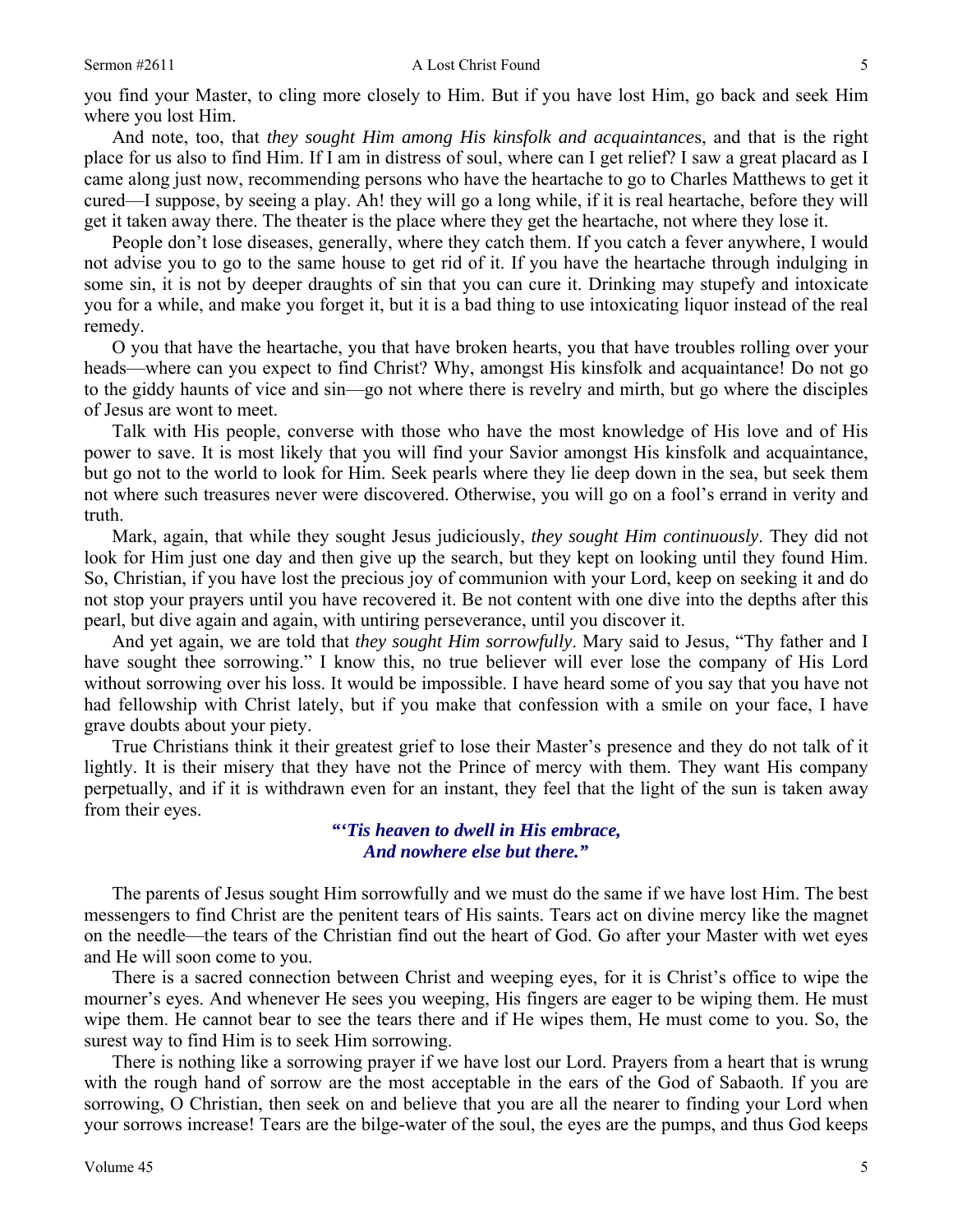you floating till He brings you again into the haven of rest and peace. It is a blessed thing to be able to seek Christ, though it be sorrowfully.

**III.** Now I close by speaking concerning THE FINDING OF CHRIST.

 Mark, first, *where the lost Christ was found*. Do you know where His parents went to seek Him? When they went to Jerusalem, they asked all their kinsfolk and acquaintance, "Have you seen that dear lovely child?" All knew Him, but they answered, "No, we have not seen Him." I suppose they then went to the house of entertainment, the inn where they had stayed, and asked, "Is our Son here? Is our child here—that fair-haired boy, the most beautiful you ever saw?"

 "Ah!" the people would reply, "that is an old tale with women. Go away. We have not seen Him. He is not here." Christ was not in the inn. There was not room for Him there when He was born and there was not likely to be room for Him to remain there afterwards. They did not go to the palace to seek for Him—not inside it, at any rate. They were afraid of Herod, for if Herod had laid hold of Him, there would have been an end of Him.

 I daresay they thought that the dear child had been attracted by the splendid buildings that decked Jerusalem with glory, and that He would be sure to be in the crowd, gazing at some of the great and grand structures. So they went through the principal streets, thinking, surely, He would be there. And when they asked the curious people from foreign countries, who were investigating all the wonders of the city, if they had seen the child, they most likely stared them in the face, for Christ Jesus is not always to be found with the curious in their researches.

 There was a mountebank in the street and a number of children had gathered around him and the performance might be likely to attract Jesus. So His parents went there, but folly knew nothing about the holy child Jesus.

 At last, His mother bethought herself that, possibly, He might be in the temple. Ay, that was the place for Him! He was the King of the temple and a King should be in his palace—and there they found Him, humbling the pride of the doctors.

 So learn from this, O Christian, that you will never find your Master where folly exhibits herself to gazing multitudes. You will never find Him where curious learning studies with deep research to discover everything that is wonderful and profound. You will never find Him where giddy mirth is gathered in the assemblies of the ungodly.

 But if you would find Christ, you must find Him in His temple, in the house of prayer! It is here that He makes His glories known, it is here that He speaks to His children. Here are set thrones of judgment, the thrones of the house of David.

> *"The King Himself comes near, And feasts His saints today; Here we may sit and see Him here, And love, and praise, and pray.*

> *"One day amidst the place Where my dear God hath been, Is sweeter than ten thousand days Of pleasurable sin."*

 Sinner, if you seek Christ, seek Him where He is to be found. If you seek happiness, and peace, and mercy, go after Him where He goes, lie down at the pool of Bethesda. And if God has not yet quickened you, oh, that you might be brought to the pool of Siloam, to the gate of divine mercy, for it is here that Jesus Christ loves to resort and work the great wonders of His grace!

 To the saints, I wish to say just this—Do not rest if you have lost the society of your Lord. Do not give sleep to your eyes, nor slumber to your eyelids, until you have had restored to you the communion that has been suspended. Do not live, oh! I beseech you, do not live—live, did I say?—it is not living do not continue to merely exist in such a condition for another hour. If your fellowship with Christ is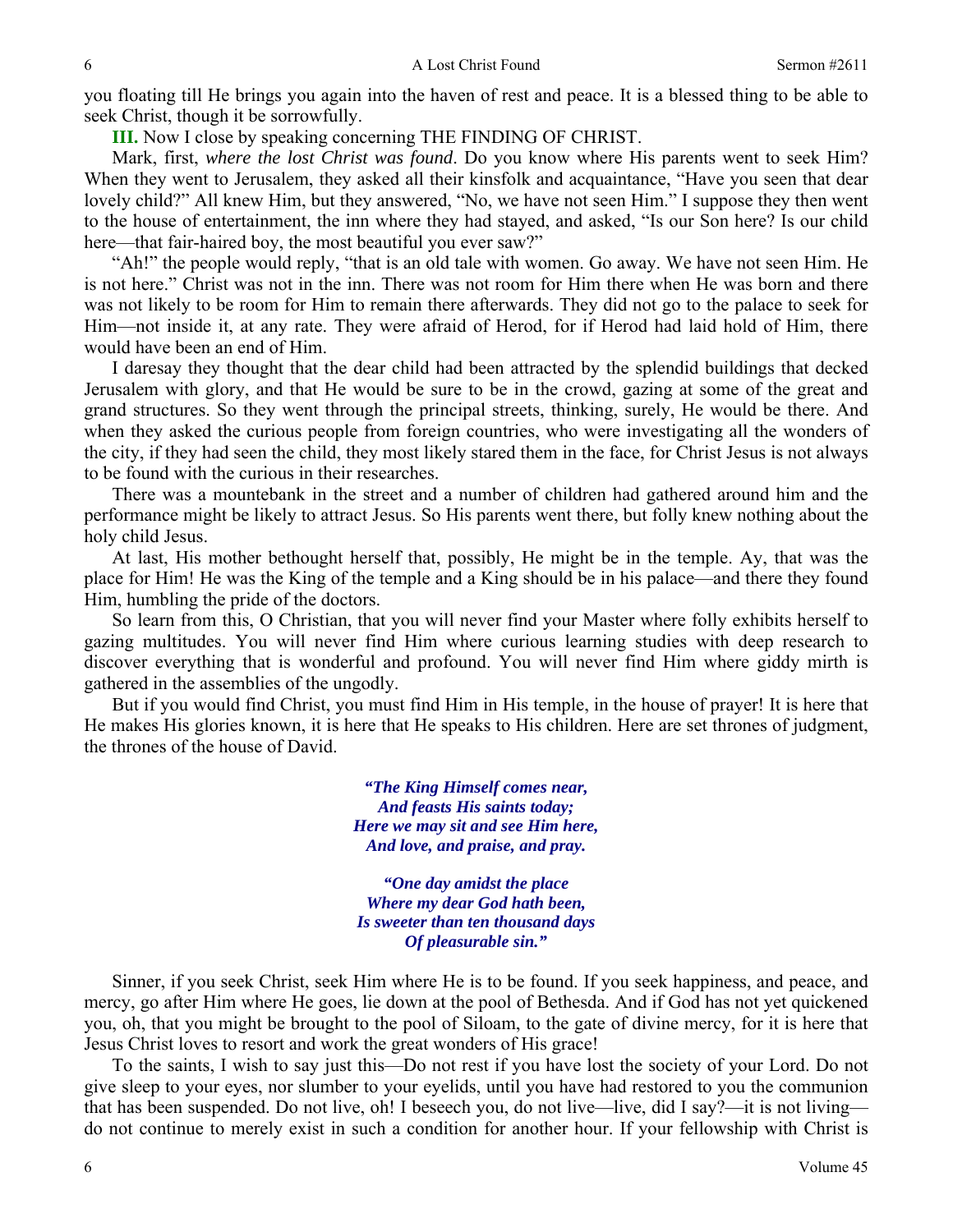broken, run to your house, fall upon your knees, and cry to Him to give you fresh manifestations of His love.

 It is dangerous to delay. O child of God, it is perilous to be without your Lord! This would be to make you like unto the sheep without its shepherd, a tree without water at its roots, a sere leaf in the tempest, not bound to the tree of life. Oh, may Christ influence your heart, that you may first see your danger, and then, with full purpose of heart, seek after Him who is waiting to be found of you!

 I beseech you, by your desire for usefulness and happiness. I beseech you, by the loveliness of Christ, by the fearful condition of being found out of fellowship with Him. I beseech you, by your own sorrow, which you have already suffered, and by the misery which will certainly increase unless you find Him. I beseech you, rest not until you have found Christ again, to the joy and gladness of your spirit.

 And as for those of you who know not the Savior, what I have been saying is as nothing to you—you are careless about these all-important matters, but I beseech you, by Him that lives and was dead, by the solemnities of hell, by the dread mysteries of eternity, by the bliss of heaven, and by the terrors of the day of judgment.

 I beseech you as a dying man speaking to dying men, if you have never found Christ, let these words ring in your ears—you are without God, without Christ, without hope, and strangers from the commonwealth of Israel! Let me say those words again, though they are like the tolling of a knell— *Without God, without Christ, without hope, and strangers from the commonwealth of Israel!*

 Ponder over those two words, *"Without Christ! Without Christ!"* And if they do not stagger you, God help you! But if, my hearer, they do cause you to start, if God shall make them break you up, then, sinner, when He has broken you in pieces, remember that Christ Jesus is willing to save all those whom He has made willing to be saved.

 As certainly as you want Him, He wants you. Seek Him and you will find Him. Do but knock and the door of mercy shall be opened. Do but ask and you shall receive. O awakened sinner, here is Christ's message to you, "He that believeth and is baptized shall be saved." Oh, that you would believe in Christ and be baptized!

 Oh, that God would help all of you, who have nothing of your own, to give yourselves up to Christ and take Him to be your All-in-all! But hardened sinner, I send *you* away with those dreadful words which I repeated just now, and I hope they will ring in your ears all the week—when you walk the streets, when you are on your bed, when you are at your meals—w*ithout God, without Christ, without hope, and strangers to the commonwealth of Israel*, and therefore, *without heaven*!

 Those who have the earnest of heaven even now have a blessed "hope which maketh not ashamed." May that hope be given to you, my hearers, for Christ's sake! Amen.

## **EXPOSITION BY C. H. SPURGEON**

## *ISAIAH 57:10-21 AND 58:1-11*

The prophet has been giving a very terrible description of the sin of the nation. We need not read it all, but at last he says this—

### **Verse 10.** *Thou art wearied in the greatness of thy way;*

"You are wearied out with your own sin. You have been so zealous in your rebellion against God that you have actually fatigued yourself in the pursuit of evil." That is a true description of those who have worn themselves out in the ways of sin.

 **10.** *Yet saidst thou not, There is no hope: thou hast found the life of thine hand; therefore thou wast not grieved.* 

Though they had hunted for pleasure and had not found it, and had brought themselves into great distress, yet they would not give up the hope of, after all, succeeding in their rebellion. Oh, how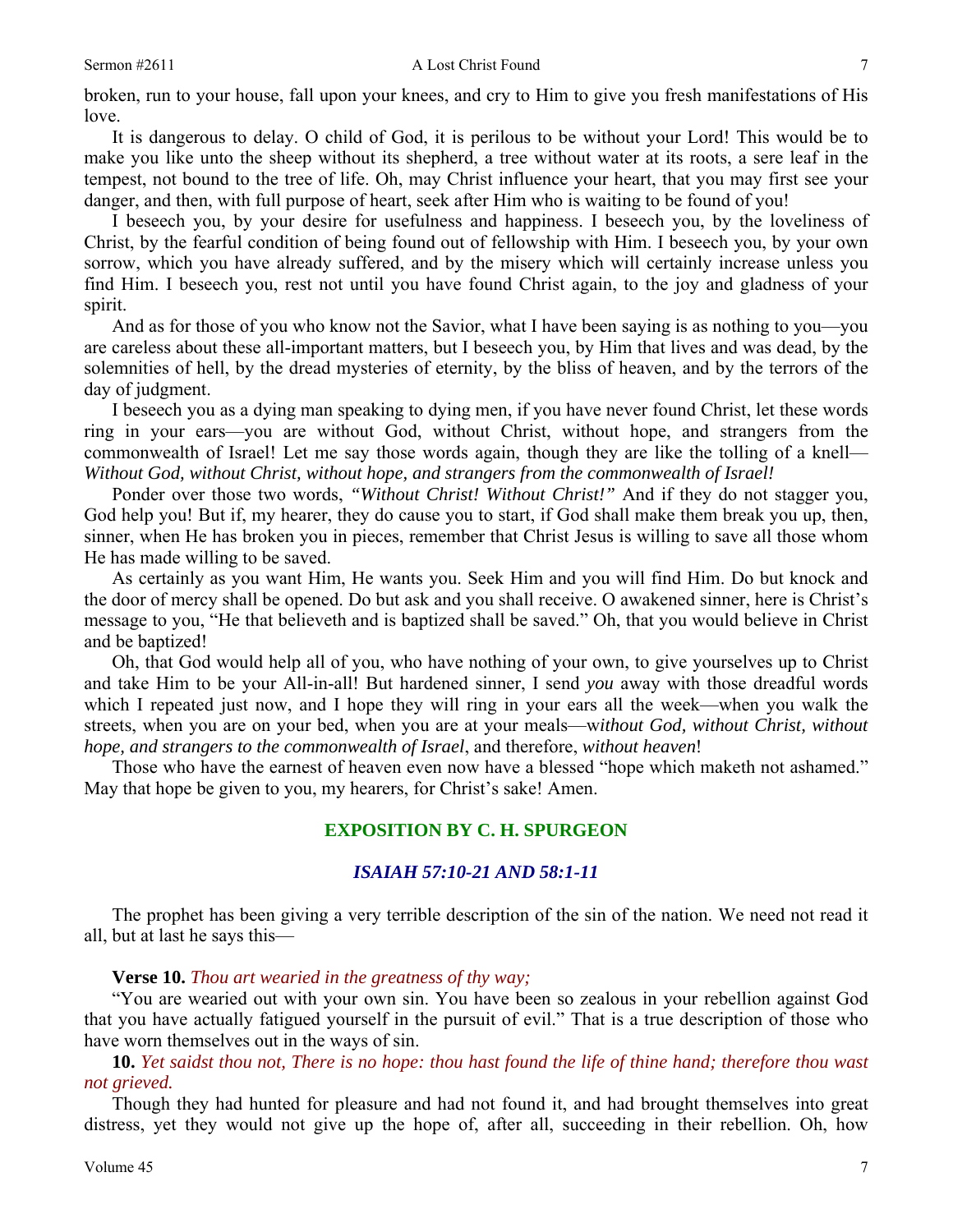obstinately are men set upon seeking satisfaction where it can never be found—namely, in the pursuit of sin! These people were still alive and they were content to be so, but they were not grieved although God had sorely chastened them.

 **11.** *And of whom hast thou been afraid or feared, that thou hast lied, and hast not remembered me,* 

"Me, your Maker, your Friend, to whom you must own your very soul, unless that soul shall go down into the pit, 'Thou hast not remembered me,'"—

 **11.** *Nor laid it to thy heart; have not I held my peace even of old, and thou fearest me not?* 

When God is very longsuffering and lets men alone in their sin, then, often, they quite forget Him and have no fear of Him.

 **12.** *I will declare thy righteousness, and thy works; for they shall not profit thee.* 

If God once takes the self-righteous man's righteousness and explains what it really is, He will soon reveal to its owner that it is a mere delusion and sham that will not profit him at all.

 **13.** *When thou criest, let thy companies deliver thee;* 

"When sickness, depression of spirit, and death itself, shall come to you, and you begin to dread what is to follow, and cry to those who comforted you in your time of health, what will they be able to do for you?"

 **13.** *But the wind shall carry them all away; vanity shall take them: but he that putteth his trust in me shall possess the land, and shall inherit my holy mountain;* 

All confidence in men shall be blown away as chaff is driven by the wind, but faith in God wins the day.

 **14-15.** *And shall say, Cast ye up, cast ye up, prepare the way, take up the stumblingblock out of the way of my people. For thus saith the high and lofty One that inhabiteth eternity, whose name is Holy; I dwell in the high and holy place, with him also that is of a contrite and humble spirit, to revive the spirit of the humble, and to revive the heart of the contrite ones.* 

That is a wonderful verse. You notice that the prelude to it explains the greatness and the holiness of God. And then, like an eagle swooping out of the sky even down to the earth, we find God coming from His high and lofty place to dwell with humble and contrite hearts. Not with the proud—not with you who think yourselves good and excellent—does God dwell, but with men who feel their sin and own it. With men who feel their unworthiness and confess it.

 I will read this verse again to impress it upon your memory. "Thus saith the high and lofty One that inhabiteth eternity, whose name is Holy; I dwell in the high and holy place, with him also that is of a contrite and humble spirit, to revive the spirit of the humble, and to revive the heart of the contrite ones."

 **16.** *For I will not contend for ever, neither will I be always wroth: for the spirit should fail before me, and the souls which I have made.* 

See the tender meaning of God's message in this verse. He has been encouraging the guilty one and making him feel the enormity of his offenses, and then He says, "I will not do that any more, lest I should crush him. He is too weak to bear any more punishment or reproof. Therefore I will not any longer afflict him, but I will turn to him in mercy, 'for the spirit should fail before me, and the souls which I have made.""

 **17.** *For the iniquity of his covetousness was I wroth, and smote him: I hid me and was wroth, and he went on frowardly in the way of his heart.* 

Here God shows that His chastening does not always produce a good result, for, sometimes, when men are tried on account of sin, they grow worse and worse. "I hid me, and was wroth, and he went on frowardly in the way of his heart." What does God say of such a great sinner as that?

 **18.** *I have seen his ways,* 

"I have seen that he goes from bad to worse when I afflict him. Now I will try another plan. 'I have seen his ways,"

 **18-19.** *And will heal him: I will lead him also, and restore comforts unto him and to his mourners. I create the fruit of the lips; Peace, peace to him that is far off, and to him that is near, saith the LORD; and I will heal him.*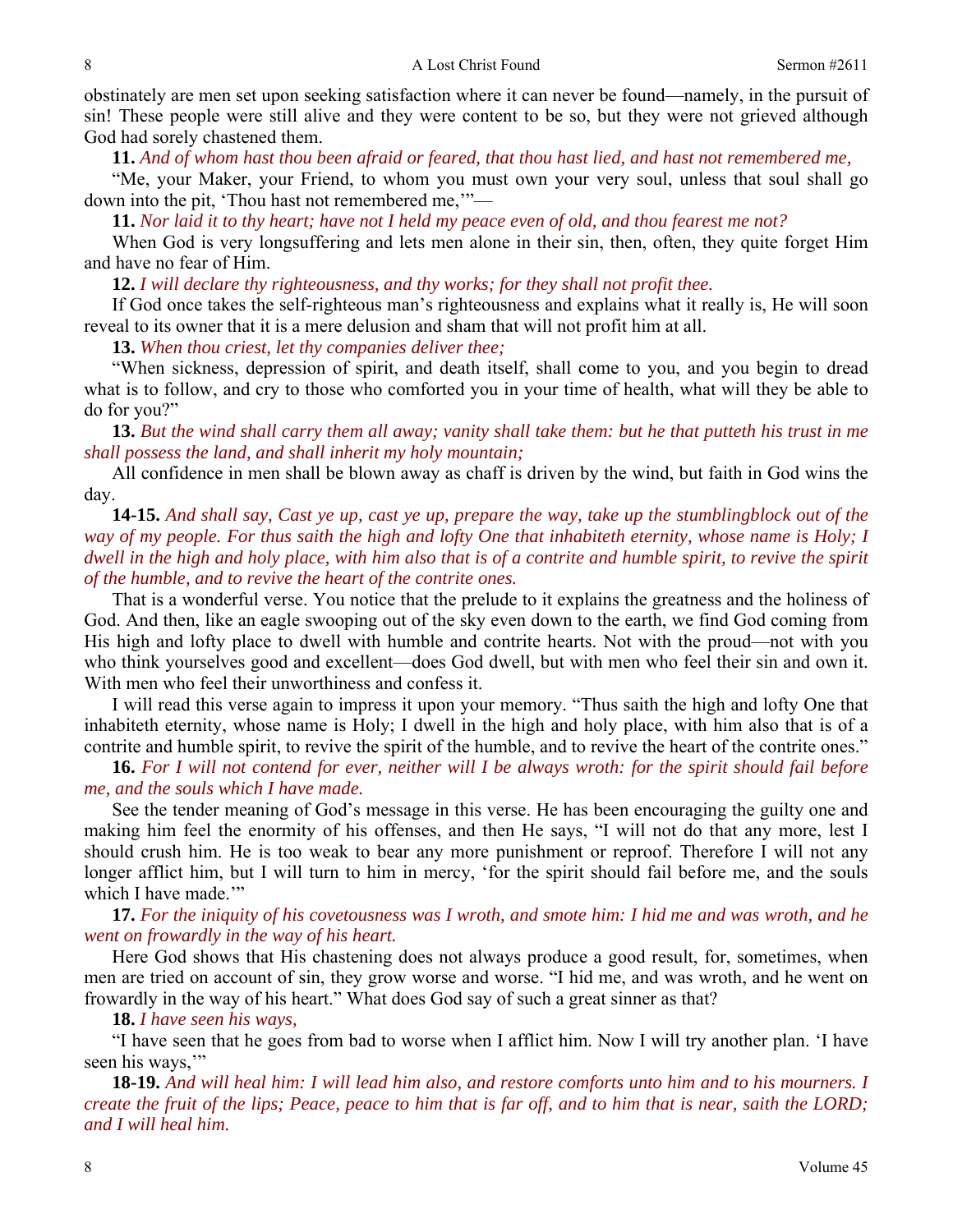#### Sermon #2611 **A** Lost Christ Found 9

It is heart-melting to see the tenderness of God. "I will not further smite him, lest his spirit should fail before me. I will not continue to afflict him, because I can see that he only goes farther away from Me the more I chastise him. I will deal with him in abounding love. 'I will heal him.'" I believe that there is many a sinner who runs away from God thinking that the Lord is his enemy, and as God pursues him, he does not dare look back. He thinks that it is the step of the Avenger that he hears, so he flies faster and farther away from God.

 But when he does venture to look back and finds that it is a loving Father's face that is gazing upon him, oh! how he regrets his folly in running from Him! Then he throws himself into the arms of the God of love and wonders how he could have been the enemy of this His greatest Friend. May such a happy turn as that happen to some whom I am now addressing!

 **20-21.** *But the wicked are like the troubled sea, when it cannot rest, whose waters cast up mire and dirt. There is no peace, saith my God, to the wicked.* 

They may have the semblance of peace, or a false peace, but nothing which is worthy of being called peace.

 **Isaiah 58:1-2.** *Cry aloud, spare not, lift up thy voice like a trumpet, and shew my people their transgression, and the house of Jacob their sins. Yet they seek me daily,* 

There are many nominally religious people who are full of sin. They have an external religion which allows them to live in rebellion against God. And such people are not easily convinced of sin. Hence the prophet is bidden to lift up his voice like a trumpet. Yet, even if he does so, they will not hear him. There are none so deaf as those that will not hear—and these men do not wish to hear what God has to say to them, "Yet they seek me daily,"

 **2.** *And delight to know my ways, as a nation that did righteousness, and forsook not the ordinance of their God: they ask of me the ordinances of justice; they take delight in approaching to God.* 

They are always in a place of worship if possible. They cannot have too many services and sermons, yet they have no heart towards God. O my dear friends, let us always be afraid of merely external religiousness! Genuine conversion, real devotion to God, true communion with God—these are sure things—but mere outward religiousness is nothing but so much varnish and tinsel, it is indeed but the ghastly coffin of a soul that never was quickened unto spiritual life.

This is the way these sham religionists talked about their religion,—

 **3.** *Wherefore have we fasted, say they, and thou seest not? wherefore have we afflicted our soul, and thou takest no knowledge?* 

When God rejects a man's religion, what must be the reason of it? Here is the explanation.

**3.** *Behold, in the day of your fast ye find pleasure, and exact all your labours.* 

"You fast, but you make your workmen toil on still. You determine that they shall not have one atom of their labor abated and you make an amusement of what you call a fast. 'In the day of your fast ye find pleasure.'"

 **4.** *Behold, ye fast for strife and debate, and to smite with the fiat of wickedness: ye shall not fast as ye do this day, to make your voice to be heard on high.* 

The best sort of mere external religion will soon turn sour. If you do not worship the Lord in a right spirit, God will loathe the very form of your service. Why, you might, by hypocrisy, make even prayer meetings to be hateful in the sight of God, and the ordinances may be made as abominable to God as the mass itself.

 You can soon degrade sermon-hearing into mere listening to oratory, and the Sabbath-day may easily become an object only of superstitious and formal observance. The heart—the heart is everything. If that be wrong, it sours the sweetest things under heaven.

 **5.** *Is it such a fast that I have chosen? a day for a man to afflict his soul? is it to bow down his head as a bulrush, and to spread sackcloth and ashes under him? wilt thou call this a fast, and an acceptable day to the LORD?*